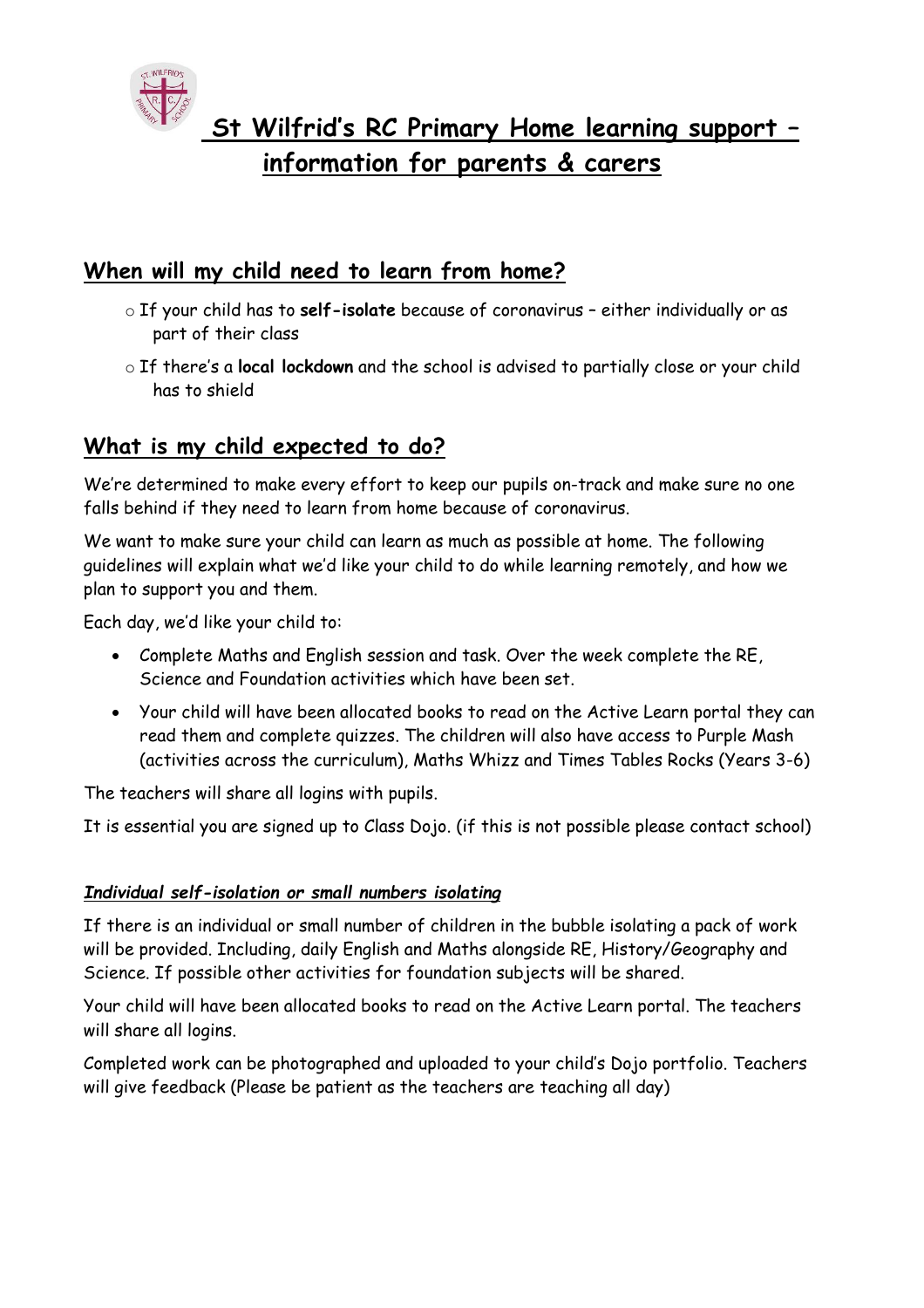#### *Whole class (bubble) or whole school self-isolation.*

If the whole bubble is isolating online sessions will be offered daily for Maths and English.

Staff will share teaching videos on Class Dojo/Teams. These can be accessed at any time in the day to help if pupils in a household are sharing devices.

Tasks will also be shared on this portal and when possible 'hard copies' will be available from school.

Each day an active challenge will be set for some physical activity.

Over a week foundation subject activities will be allocated (these will be shared at the start of the isolation period and are to be completed over the week)

If the class teacher is unwell and unable to provide the daily videos, another member of staff will take responsibility for sharing activities.

It's important that your child engages with home learning. If they are unable to engage because they are ill please contact school (text/email or call)

If they aren't engaging and we haven't heard from you , we'll use the following strategies to provide additional support:

- Phone call home
- Zoom/Teams meeting
- Extra resources

### **What support will our school provide?**

- **Video Lesson inputs –** each week day, activities and online reading.
- **Regular contact with teachers** through Class Dojo and if needed phone calls/texts.
- Online sessions may be provided on Zoom or Teams (only if whole bubble is closed)
- **Regular feedback** to work uploaded to Dojo in the portfolio section, so your child knows how they're doing. Please be aware feedback will be given within 24 hours of uploading work. Teachers will not be available to return messages at weekends or on weekday evenings.

Any communications sent outside normal school hours will not receive an immediate response.

- Work Packs will be available if needed (whenever possible)
- Logins for online portals will be sent home

**If you don't have access to a laptop/tablet or Wifi – please contact school and we will try to support you with this.**